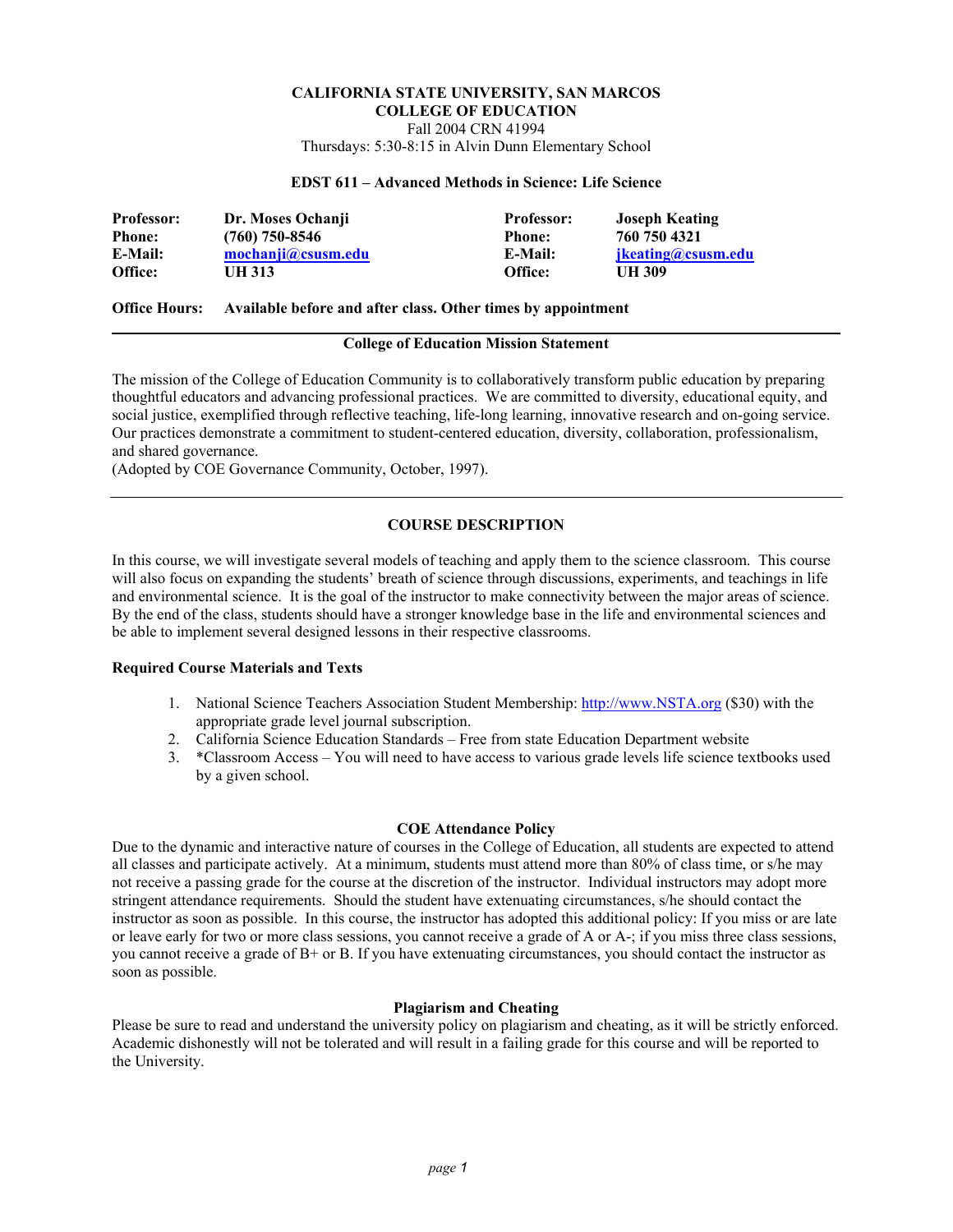#### **Authorization to Teach English Learners**

This credential program has been specifically designed to prepare teachers for the diversity of languages often encountered in California public school classrooms. The authorization to teach English learners is met through the infusion of content and experiences within the credential program, as well as additional coursework. Students successfully completing this program receive a credential with authorization to teach English learners. (Approved by CCTC in SB 2042 Program Standards, August 02).

### **Disabled Student Services**

Students with disabilities who require academic accommodations must be approved for services by providing appropriate and recent documentation to the Office of Disabled Student Services (DSS). This office is located in Craven Hall 5205, and can be contacted by phone at (760) 750-4905, or TDD (760) 750-4909. Students authorized by DSS to receive accommodations should meet with me during my office hours or in a more private setting in order to ensure your confidentiality.

### **National Board for Professional Teaching Standards (NBPTS)**

All courses within the CSUSM masters program are intended to provide a comprehensive professional development experience. Teachers pursuing National Board Certification will find the COE assessment process, including requirements for portfolio completion, particularly helpful. Regardless of whether or not National Board Certification is sought and achieved, by the time teachers complete the program they will have made and documented significant accomplishments, which will be reflected in their practice.

The National Board for Professional Teaching Standards' (NBPTS) five core propositions that are reflected in the COE masters program course syllabi. The concepts in the five propositions are the heart of the National Board's perspective on what teachers should know and be able to do. They help frame the core experiences and activities that enable teachers to demonstrate a high level of knowledge, skills, dispositions, and commitments described by these propositions. They provide the foundation for all standards and assessment. These propositions are: 1) Teachers are committed to students and their learning; 2) Teachers know the subjects they teach and how to teach those subjects to students; 3) Teachers are responsible for managing and monitoring student learning; 4) Teachers think systematically about their practice and learn from experience; and 5) Teachers are members of learning communities.

CSUSM masters students will be supported in meeting the National Board's high and rigorous standards through the completion of assignments for program courses. Through their portfolios that provide evidence of teaching practice, through student work samples, through videotapes of classroom interaction, and through written commentaries that document and reflect their actions. These sources of evidence serve as a lens to what teachers do and how they think about their practice.

The EDST 611 course activities focus on content knowledge as well as age-appropriate and content-appropriate strategies that teachers may use for teaching life science subject matter. Students will demonstrate their knowledge by responding to topics, assignments and readings that address critical issues of change and through the development of professional growth planning and reflective thinking. Course objectives that align with (NBPTS) indicate that all students will show evidence of the following:

- A commitment to students and their learning.
- Knowledge of the subjects they teach and how to teach them.
- The demonstration of management and monitoring of student learning.
- Thinking systematically about their practice and learning from experience.
- Involvement as members of learning communities.

#### **Assessment Course Assignments/Assessments**

**All assignments, requirements, due dates and scoring rubrics will be available through WebCT. Students will check the calendar and assignment sections regularly for updates.**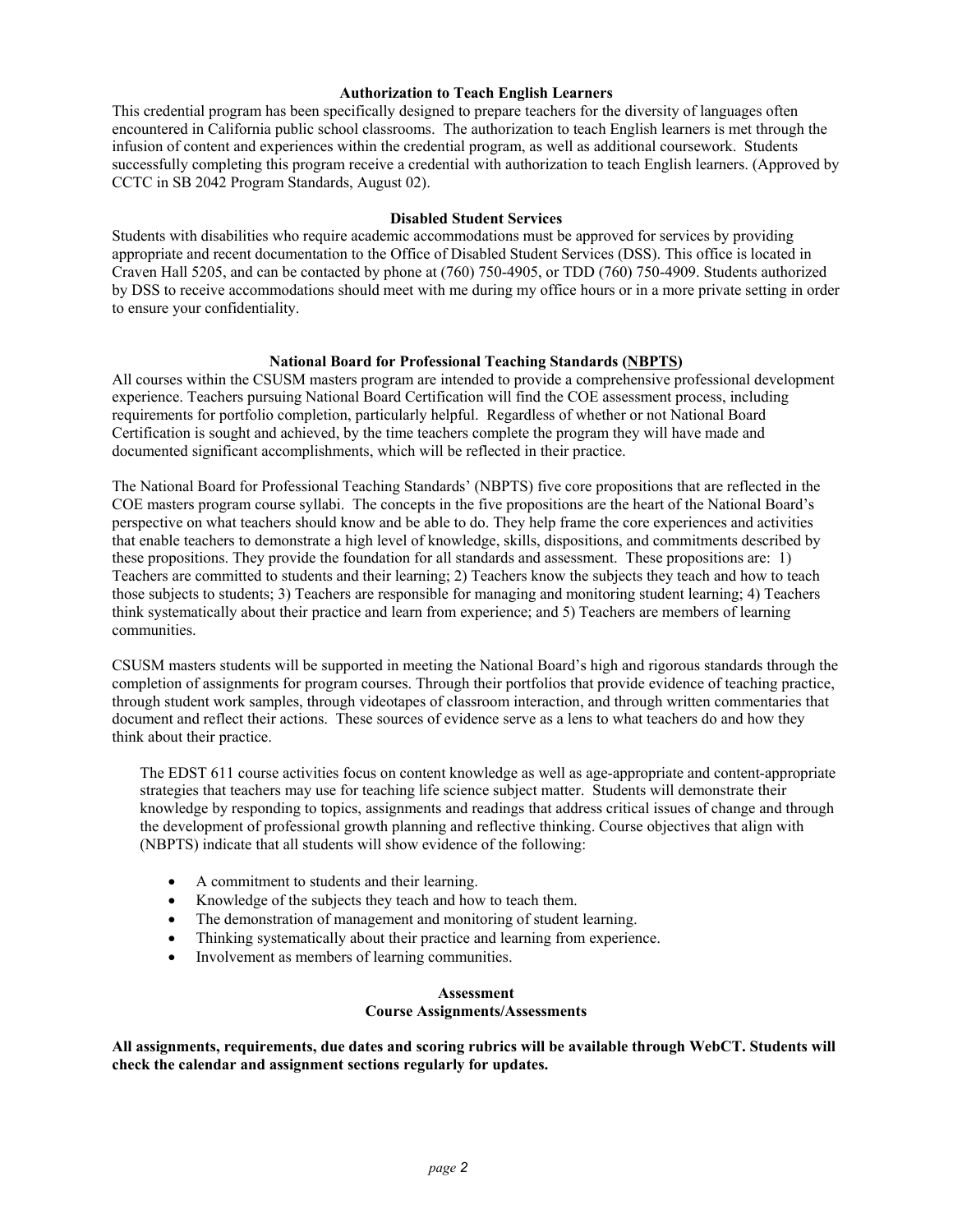# **1. Student Dispositions – 50 points**

You will do a self-assessment using the teacher dispositions and write a one-two page rationale. You should give a rationale for the points you gave yourself in each area of the rubric and provide examples for each area. Your professors will also do an assessment using this rubric based on the following dispositions:

- **General classroom attendance, promptness, and participation:** is on time, respects time boundaries (breaks, etc.), regularly attends class, and actively participates.
- **Attention to classroom discussion protocols** (per Epstein's Five Stage Rocket)**:** respects time limitations, recognizes and respects the perspectives of fellow classmates, gives wait time, listens actively, uses non-interruptive skills, mediates disagreements by working to understand others' perspectives and finding common ground, genuinely encourages all to participate.
- **Social and cooperative skills (as illustrated in cooperative projects)**: assumes responsibility of one's roles, is open to consensus and mediation, effectively communicates ideas, attends group meetings, is dependable, respects others' ideas, expects quality work from self and colleagues, manages time effectively, uses organizational skills and leadership skills, is assertive but not aggressive, uses reflection as a means of evaluation, motivates and offers positive reinforcement to others.
- **Attention to assignments:** meets time deadlines, produces quality products, responds cooperatively to constructive criticism, uses rubrics or other stipulated criteria to shape an assignment, prioritizes tasks and performs/supervises several tasks at once.
- **General classroom demeanor:** is professional, creative, kind, sensitive, respectful, has a sense of humor, is supportive of fellow classmates and instructors; recognizes others' perspectives as valid and works to include all "voices" in the classroom; is aware of and responsive to issues and behaviors that might marginalize colleagues in the classroom.
- **Flexibility:** is responsive when reasonable adjustments to the syllabus, curriculum, schedule, and school site assignments become necessary (common to the educational arena); can work through frustrations by problem-solving with others and not letting emotional responses dominate or impair thinking; "bounces" back easily; can work calmly under stress.
- **Openness to, and enthusiasm for learning:** can engage with a variety of educational ideas with an open mind and a sense of exploration; demonstrates passion for and metacognition of learning across the curriculum and within discipline areas; takes advantage of learning opportunities and seeks out additional opportunities for learning.

# **2. Science Teaching Resources–50pts**

**(**At least one exceptional and appropriate to your grade level) made available to others in the class to establish a resource booklet by grade level appropriateness. These resources could be for the teacher or for their students. Focus will be on one of the resources below in each of the first five weeks. Students will present/explain their resource and include them in the resource booklet.

- a) internet
- b) field
- c) people
- d) books/computer software etc

# **3. Discussion Questions – 50 points**

Each student will be required to submit a discussion question for the class based on the readings assigned from NSTA journals*.* The question should be submitted to the WebCT class postings under the heading identified for discussion questions by noon on the day of the class when such readings are due and also bring a copy of the question to class. The discussion question should be an open-ended question that provides opportunity for discussion and calls for diverse responses. In addition it should reflect that you read the assigned readings. The dates when the questions are due are reflected in the course schedule. Examples of such questions will be available on WebCT.

# **4. Content Standards Review & mini lesson Presentations – 150 points**

In this two part assignment, you will develop a deep understanding of specific grade life science content standards and how to teach the content using specific strategy. Working in pairs you will review the assigned grade level content that the teacher needs to know before teaching the topic. Using a PowerPoint presentation, you will share this content with your classmates as well a possible teaching strategy. In the second part of the assignment, you will teach